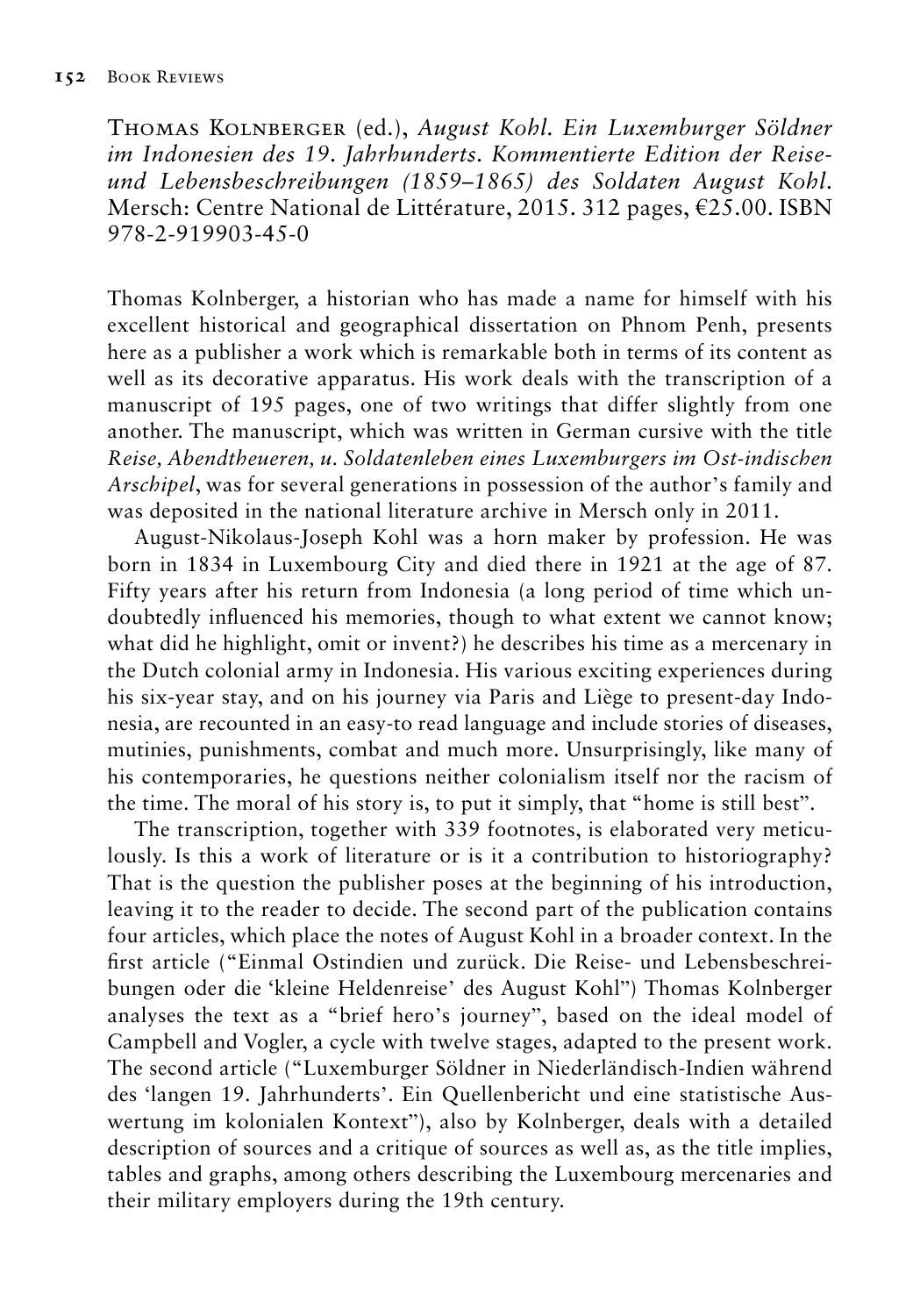Helmut Lukas provides in a third article ("Die Kolonie Niederländisch-Indien im 19. Jahrhundert. Ein Überblick zur historischen Entwicklung mit besonderer Berücksichtigung der Zeit August Kohls") a very helpful, concentrated overview of the colony in the 19th century with a view to earlier times. In a final article ("Luxemburg im 19. Jahrhundert. Von der Festungs- und Garnisonsstadt zur offenen Stadt") Norbert Franz describes the political, economic and social development of Luxembourg in the 19th century and provides an introduction to the state- and nation-building as well as the development of the city of Luxembourg before and after the dismantling of the fortress from 1868 onwards. Although Luxembourg was not a colonial power, the presence of hundreds of Luxembourgers in foreign armies shows that the subject of colonialism should not be underestimated.

An article on the involvement of Luxembourgers in colonial endeavours would have been a useful addition to the book. Unfortunately, little research has been produced on this topic. Among the few pieces worth noting are that of Yvan Staus (Yvan Staus (2009): "The Luxembourgers in the Dutch-East-Indian Army from 1810 to 1913. A Case Study of Colonial Population Movements to South East Asia in the 19th century." *Hémecht – Zeitschrift für Luxemburger Geschichte / Revue d'histoire luxembourgeoise* 61(4), pp. 467–493), the printed version of the master thesis of Régis Moes on the Luxembourgers in the Congo (Régis Moes (2012): *Cette colonie qui nous appartient un peu. La communauté luxembourgeoise au Congo belge 1883–1960*. Luxembourg: Editions d'Lëtzeburger Land) or the work of Claude Wey, among others in his function as curator of the exhibition "Von Orchideen, Kakao und Kolibris – Naturforscher und Pflanzenjäger in Lateinamerika", which was presented in 2016 in the Luxembourg National Museum of Natural History. Another article covering this issue is forthcoming: Ulbe Bosma / Thomas Kolnberger: Military Migrants. In the Colonial Army of the Dutch East Indies. *Itinerario – International Journal of the European Expansion and Global Interaction* 2017(2) (in print).

In addition, the reception of Dutch colonial policy in Luxembourg remains unmentioned. The work in hand is an important contribution to global history from the point of view of a state without colonial power. It can also be seen as an illustration of a global curriculum vita from a bottom-up perspective, in the form of the life of a simple mercenary from the lower class, one of the more than 1,000 Luxembourgers who served during the period from the French Revolution until World War I in the colonial army of the Dutch East Indies (only 40 per cent of the colonial army was Dutch) and who were searching for an alternative livelihoods whereby the mercenary service was endorsed by the state. In this way August Kohl played a role in the conquest of today's Indonesia by the Dutch Colonial Army, whose rule extended over 40 years. In the course of his experiences, Kohl, like his European contemporaries, failed